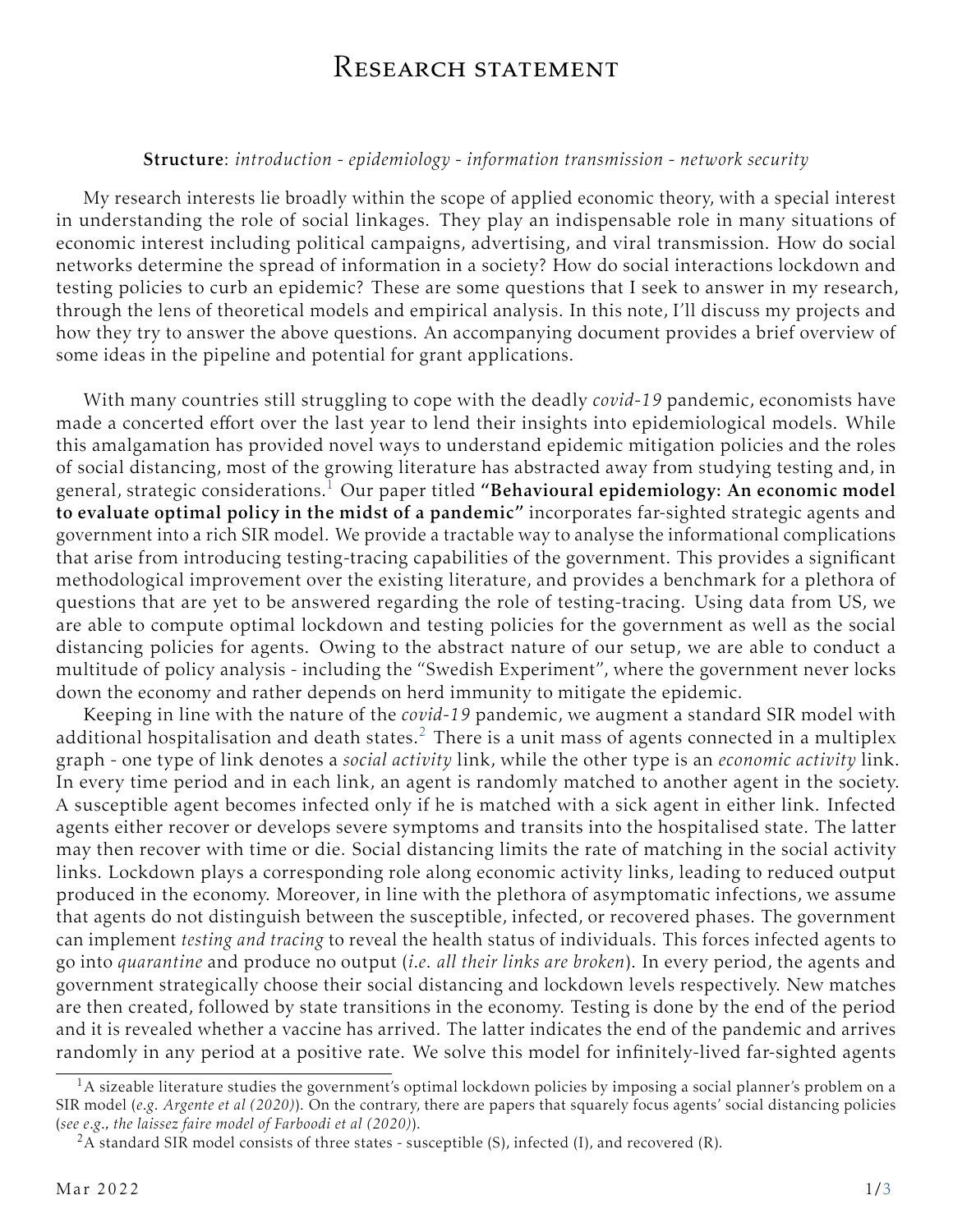and government and estimate parameters using US data. In the optimal policy, we show how the best responses of the two parties determine the equilibrium dynamics of the epidemic. In particular, we highlight the substitutable nature of social distancing and show how testing confounds the traditional *reproductive numbers* that are reported in the literature. We also compute a Pareto frontier that guides governments to quantify the tradeoff between economic loss and total deaths in the economy.

A month before the Indian general elections in 2019, the Congress party announced the NYAY (universal basic income) scheme that guarantees a lump-sum amount of INR 72,000 per annum to poor households. The party, to counter the incumbent BJP juggernaut, ran an expensive but poorly targeted awareness campaign - it turned out that the largest beneficiaries about the project (the poorest households) were among the least aware of the project [\(link\)](https://www.thehindu.com/elections/lok-sabha-2019/did-nyay-help-the-congress-make-a-leap/article27180048.ece). Such dismal targeting ultimately contributed to the Congress party's crushing defeat at the ballots a month later. My paper titled "Who to share information with? A model of persuasion in social networks" sheds light on how institutions can further their agenda by utilising social networks to efficiently target information. The concept of leveraging social networks is not new - businesses have used word-of-mouth processes to spread awareness of their trade since the 15th century at least.<sup>[3](#page-1-0)</sup> With a lack of proper academic treatment, however, most of these techniques relied on some heuristic rules. This often resulted in very expensive and inefficient campaigns, as the Congress party learnt to its own detriment. Academic interest in networks and word-of-mouth gained interest with the proliferation of the digital age, combined with the increasing ability to analyse extremely large and sparse datasets. How could the Congress party improve its targeting policy? My theoretical results provide exactly such a guideline - I show that the the optimal "seeding" of information in a social network is a function jointly determined by the accuracy of information sent and properties of the underlying social network.

My simple theoretical model encompasses elements of bayesian persuasion, information transmission, and network diffusion to study the information targeting problem. The model consists of an institution and a set of voters connected in a social network. The latter may have biases for or against the institution. There is a state of the world, unknown to either party, which could be either "good" or "bad". Voters want to vote for the institution if and only if the state is "good", giving them an incentive to learn the state. The institution aims to persuade the voters to vote in its favour by providing some information about the state. However, it can only provide this information to a subset of voters, necessitating him to choose among the possible subset of voters. The design of information, combined with the choice of voters who first receive information, together determines the "seeding" strategy for the institution and sets off the diffusion process. The set of voters who initially receive information can decide whether to communicate this information with their neighbours in the social network, thereby propagating the diffusion across the network topology. Following a finite round of such communications, voters sincerely vote for or against the institution. In this context, I characterise the equilibrium information sharing networks and show that the optimal "seeding" strategy for the institution reflects a fundamental trade-off: *As the information sent by the institution becomes more accurate, it's ability to persuade voters about the "good" state is lowered and the chances that voters will vote in favour the institution is diminished. On the contrary, more accuracy incentivises communication by reducing uncertainty, leading to larger spread in the network. Larger spread, in turn, increases the chances of voters acting upon the information received to vote in favour of the institution.* In stark contrast to the existing literature, where targeting strategies are typically determined by some exogenous centrality of the nodes, the notion of "centrality" in my paper is endogenously determined by the accuracy of information and communication strategies. Among other things, this reflects the extent to which ignoring strategic incentives may lead to misleading targeting

<span id="page-1-0"></span> $3$ In another related example, Padget and Ansell (1993) describe how the Medici family in Florence used marital alliances to consolidate itself at the centre of the Florentine political network. This allowed them to remain *de-facto* rulers of Florence for more than three centuries.